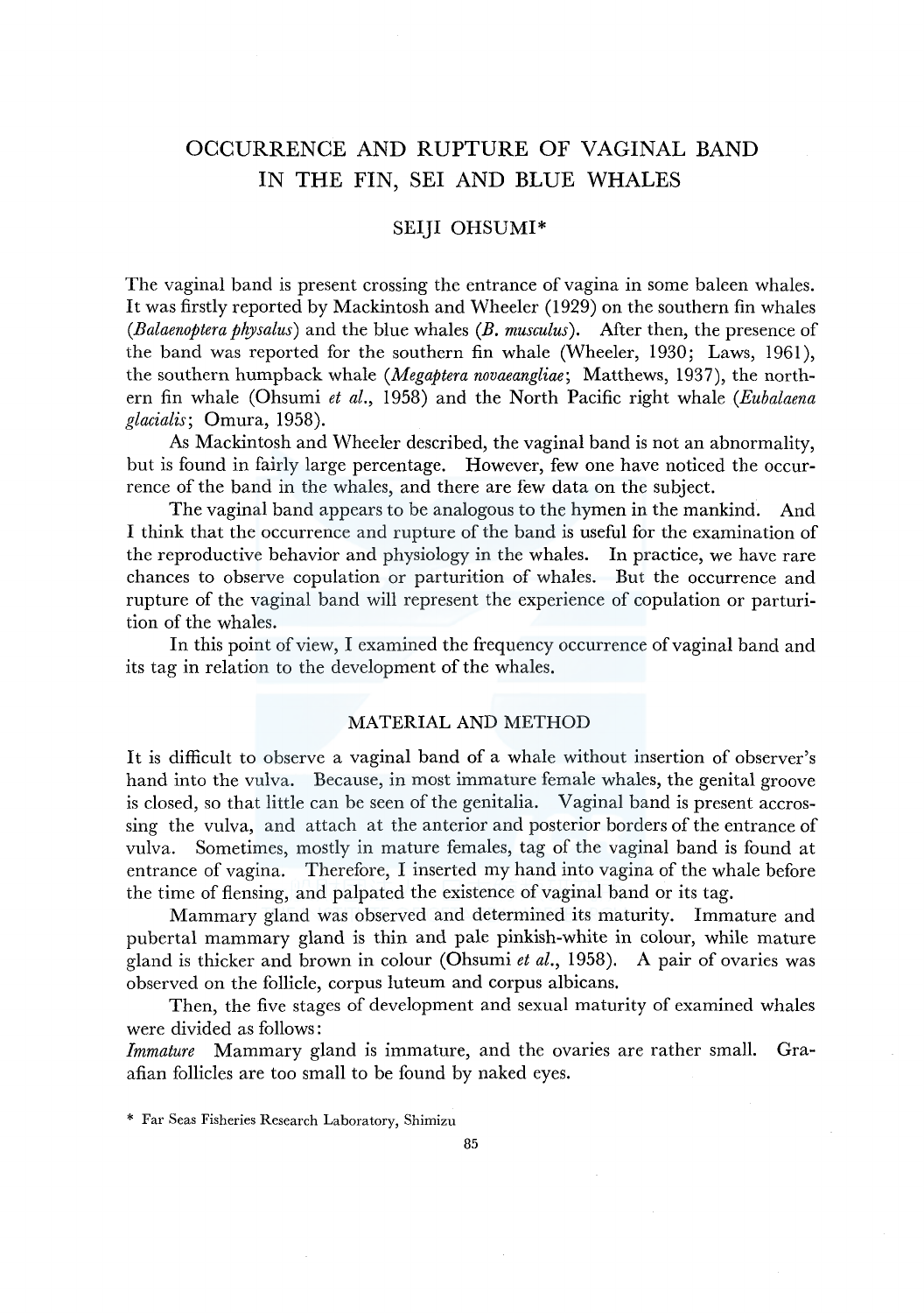*Prepubertal* Mammary gland is immature. Ovaries elongate, and the surface is rather smooth. The development of Graafian follicles leads to the formation of round protuberances. But there is no corpus luteum nor corpus albicans in the pair of ovaries.

*Pubertal* Mammary gland is still immature, but its colour becomes pinkish. In ovaries, there is at least one corpus luteum or corpus albicans. It is considered that one or more ovulation occurred already in the whale of this stage, but the pregnancy or at least parturition has not experienced. Because in the whale which have never been pregnant or are pregnant for the first time, mammary gland differs from the state of the gland in immature whale only in a slightly better development of the lobes (Mackintosh and Wheeler, 1929).

*First pregnant* Mammary gland remains in the immature appearance, but the colour becomes pinkish. There is embryo or foetus in the uterus, and of course, there is at least one corpus leteum in the ovaries. As van Lennep and van Utrecht (1953) and Laws (1961) remark that in the whales the lobules alveoli of mammary gland do not develop until the end of pregnancy. First pregnancy is easily distinguishable by observing the mammary gland. We must consider the case of abortion, but it is difficult to find the experience of abortion in the whale.

*Multiparous* Mammary gland is mature. And there is more than one corpus albicans in the ovaries. Chittleborough (1958) found that in the humpback whales which were very close to the time of parturition, the lobules and labeoli were well developed and colostrum was present in most cases. And after the first lactation, mammary gland becomes quite different from that of the gland which has not yet been functional.

In this stage are included the lactating and resting stages of primiparious animals, because they are not able to distinguish from the multiparous animals exept the individual with only one corpus albicans in the ovaries.

The occurrence of vaginal band or tag is summed up in the above five stages of sexual maturity respectively.

The investigations of vaginal band were made on the fin, sei and blue whales on board of factory ships in the Antarctic in 1958/59 season and in the northern part of the North Pacific in 1961 and 1964 seasons. The numbers of individuals examined are as follows:

|            | Antarctic | North Pacific | Total |
|------------|-----------|---------------|-------|
| Fin whale  | 70        | 317           | 387   |
| Sei whale  |           | 206           | 206   |
| Blue whale |           | 19            | 14    |

### . OCCURRENCE OF VAGINAL BAND OR ITS TAG

Tables I, 2, 3 and 4 show the occurrence of vaginal band and its tag in the five stages of sexual maturity for the northern and southern fin whales, northern sei whales and blue whales respectively.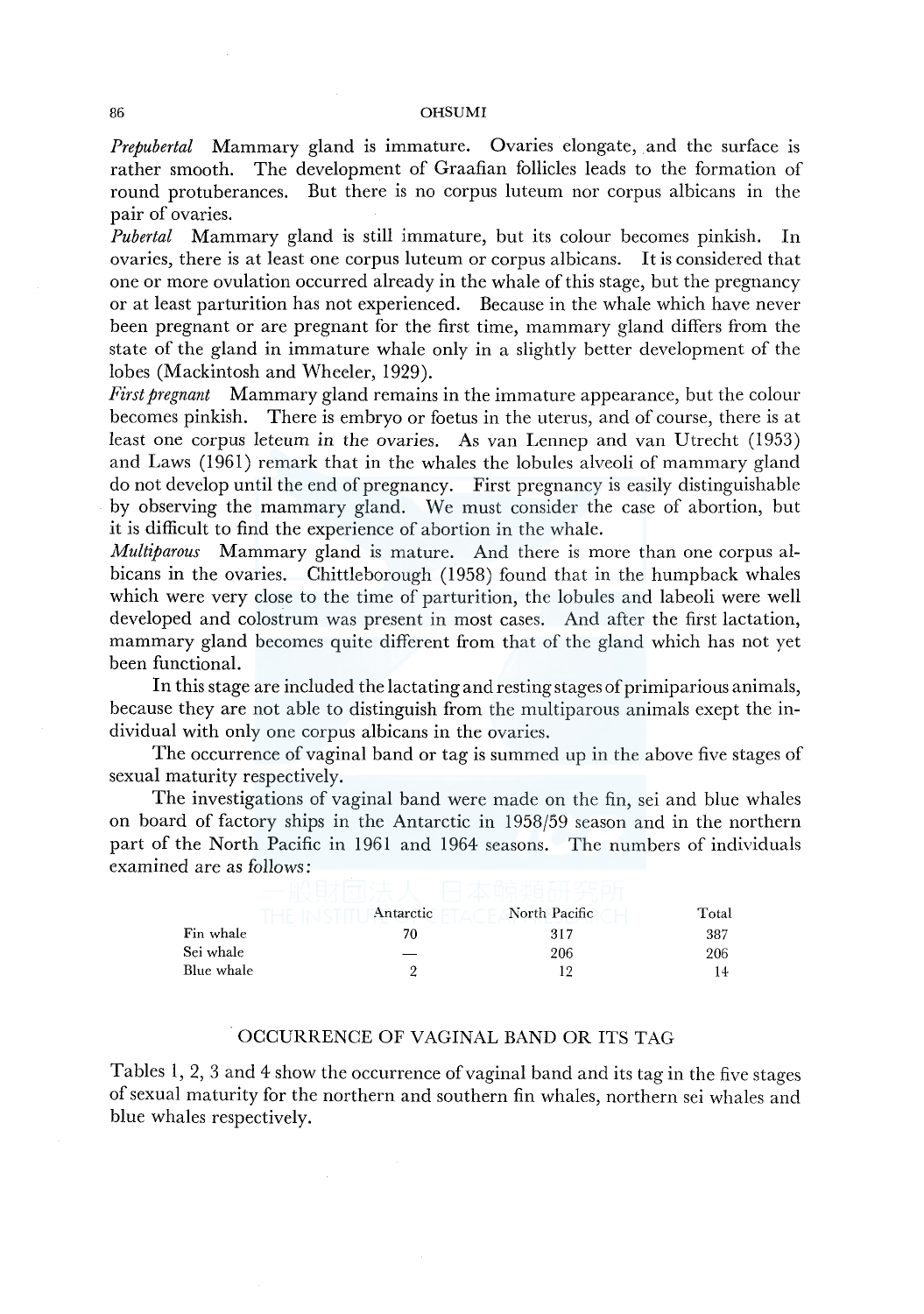# *Immature stage*

Of the total of 84 immature northern fin whales, the band was present in 35  $(41.6\%)$ , and in the total of 42 immature southern fin whales, the band was present in 17 (40.5%). The frequency occurrences of vaginal band are similar each other in the northern and southern fin whales. These figures are higher than that which was reported on the southern fin whales by Mackintosh and Wheeler (1929). They reported that the vaginal band was present in 31 (21.4%) of the total of 145 immature females.

|                | Band present | Tag present    | Band absent | Total |
|----------------|--------------|----------------|-------------|-------|
| Actual figure  |              |                |             |       |
| Immature       | 35           |                | 49          | 84    |
| Prepubertal    | 24           | $\overline{2}$ | 33          | 59    |
| Pubertal       |              | 3              | 5           | 8     |
| First pregnant | 3            | 8              | 18          | 29    |
| Multiparous    |              | 38             | 99          | 137   |
| Total          | 62           | 51             | 204         | 317   |
| Per cent       |              |                |             |       |
| Immature       | 41.6         | 0.0            | 58.4        |       |
| Prepubertal    | 40.7         | 3.4            | 55.9        |       |
| Pubertal       | 0.0          | 37.5           | 62.5        |       |
| First pregnant | 10.3         | 27.6           | 62.1        |       |
| Multiparous    | 0.0          | 27.7           | 72.3        |       |

# TABLE I. OCCURRENCE OF VAGINAL BAND IN THE FIVE STAGES OF SEXUAL MATURITY FOR THE NORTHERN FIN WHALES

#### TABLE 2. OCCURRENCE OF VAGINAL BAND IN THE FOUR STAGES OF SEXUAL MATURITY FOR THE SOUTHERN FIN WHALES

|               | Band present | Tag present | Band absent | Total          |
|---------------|--------------|-------------|-------------|----------------|
| Actual figure |              |             |             |                |
| Immature      | 17           |             | 25          | 42             |
| Prepubertal   | 8            | 3           | 11          | 22             |
| Pubertal      |              |             |             | $\overline{2}$ |
| Multiparous   | ---          |             | 3           | 4              |
| Total         | 26           | 5           | 39          | 70             |
| Per cent      |              |             |             |                |
| Immature      | 40.5         | 0.0         | 59.5        |                |
| Prepubertal   | 36.4         | 13.6        | 50.0        |                |
| Pubertal      | 50.0         | 50.0        | 0.0         |                |
| Multiparous   | 0.0          | 25.0        | 75.0        |                |
|               |              |             |             |                |

However, they also described that not all these whales were examined on this structure, but it was definitely not present in 40 immature fin whales. The individuals which were not examined should be excluded in the calculation of the frequency. In their paper, if71 immature whales were examined on this structure, the frequency occurrence is recalculated to be  $43.7\%$ . This figure is similar to my result. In this point of view, the frequency occurrence  $(14\%)$  of vaginal band in the foetal stage by Mackintosh and \Vheeler is also too low, because they reported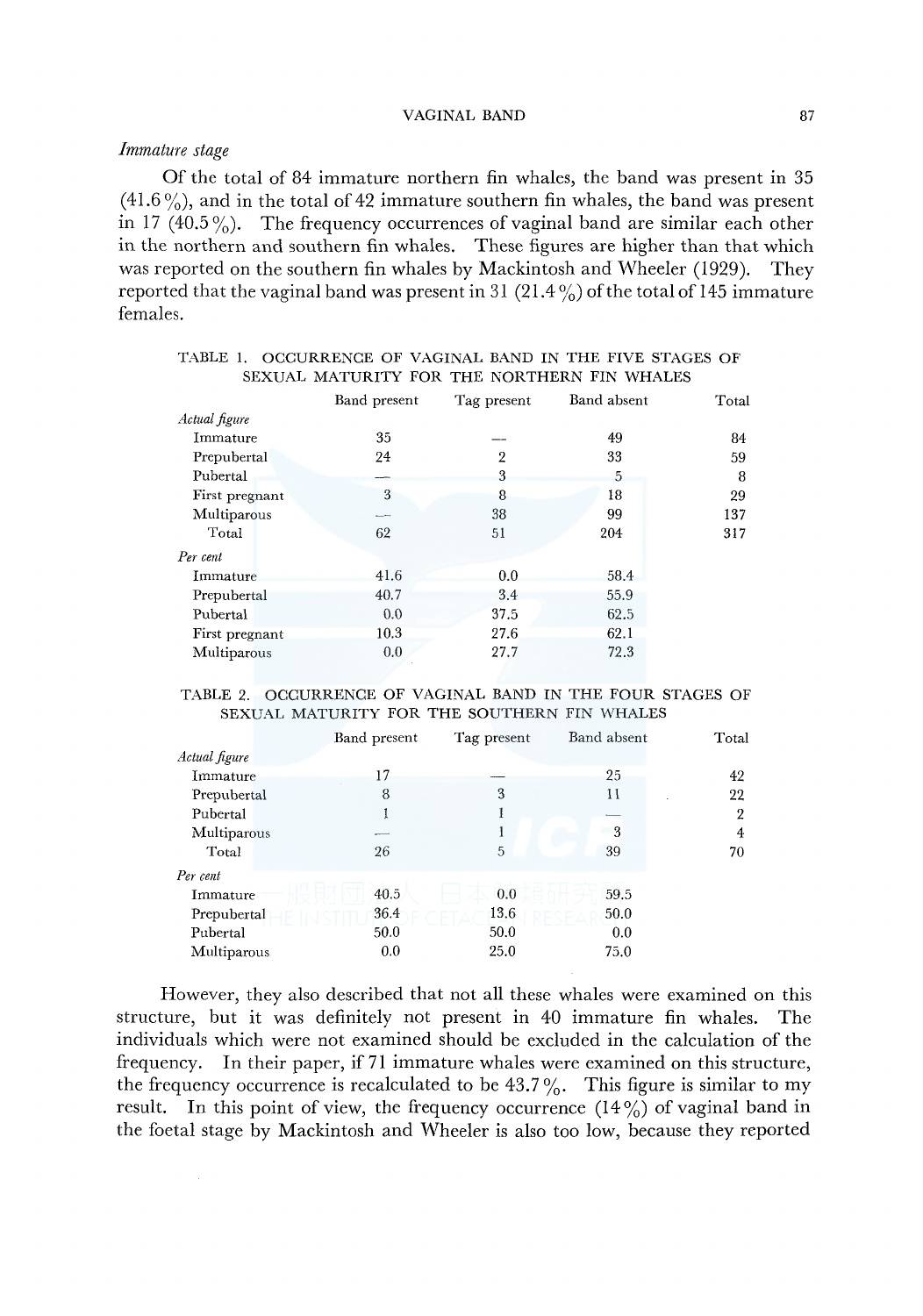five possessed band, while two definitely did not.

Of 22 immature northern sei whales, vaginal band was present in six  $(27.3\%)$ . Matthews (1938) examined seven immature southern sei whales and one (14.3%) possessed the vaginal band. This figure is lower than my result, but his materials are few to be compared the difference of frequencies between the two races.

I confirmed the presence of vaginal band in the immature female blue whale. That is to say, two immature females were examined on this structure and one undoubtly possessed an unbroken vaginal band. Mackintosh and Wheeler (1929) reported that a blue whale possessed only a tag of vaginal band.

There is no individual which possesses a tag in the immature stage for the examined 150 female whales.

|                | Band present   | Tag present | Band absent | Total |
|----------------|----------------|-------------|-------------|-------|
| Actual figure  |                |             |             |       |
| Immature       | 6              |             | 16          | 22    |
| Prepubertal    | $\overline{2}$ | 4           | 11          | 17    |
| Pubertal       |                |             |             |       |
| First pregnant |                | 6           | 12          | 18    |
| Multiparous    |                | 40          | 108         | 148   |
| Total          | 8              | 50          | 148         | 206   |
| Per cent       |                |             |             |       |
| Immature       | 27.3           | 0.0         | 72.7        |       |
| Prepubertal    | 11.8           | 23.5        | 64.7        |       |
| Pubertal       | 0.0            | 0.0         | 100.0       |       |
| First pregnant | 0.0            | 33.3        | 66.7        |       |
| Multiprous     | 0.0            | 27.0        | 73.0        |       |

# TABLE 3. OCCURRENCE OF VAGINAL BAND IN THE FIVE STAGES OF SEXUAL MATURITY FOR THE NORTHERN SEI WHALES

### TABLE 4. OCCURRENCE OF VAGINAL BAND IN THE THREE STAGES OF SEXUAL MATURITY FOR THE BLUE WHALES

|               | Band present   | Tag present                 | Band absent | Total |
|---------------|----------------|-----------------------------|-------------|-------|
| Actual figure |                |                             |             |       |
| Immature      | 1a)            |                             | $ a\rangle$ |       |
| Prepubertal   | 1 <sub>b</sub> |                             | AC)         | C.    |
| Multiparous   |                |                             | 7a)         |       |
| Total         | 9              | $-$                         | 12          | 14    |
|               | 1. A           | $C = \{1, 2, \ldots, n-1\}$ |             |       |

Remarks: a) Northern whale, b) Southern whale,

c) One southern whale and three northern whales.

#### *Prepubertal stage*

There were the individuals of which tag was observed in the prepubertal stage. Of 59 prepubertal northern fin whales, two  $(3.6\%)$  possessed a tag. However, vaginal band was still present in 24 (40.7%). Mackintosh and Wheeler (1929) also recorded an individual with vaginal band and with enlarged Graafian follicle in the ovary. On the present result, in 22 southern fin whales, three  $(13.6\%)$  possessed a tag, and eight  $(36.4\%)$  possessed a band in the prepubertal stage. In the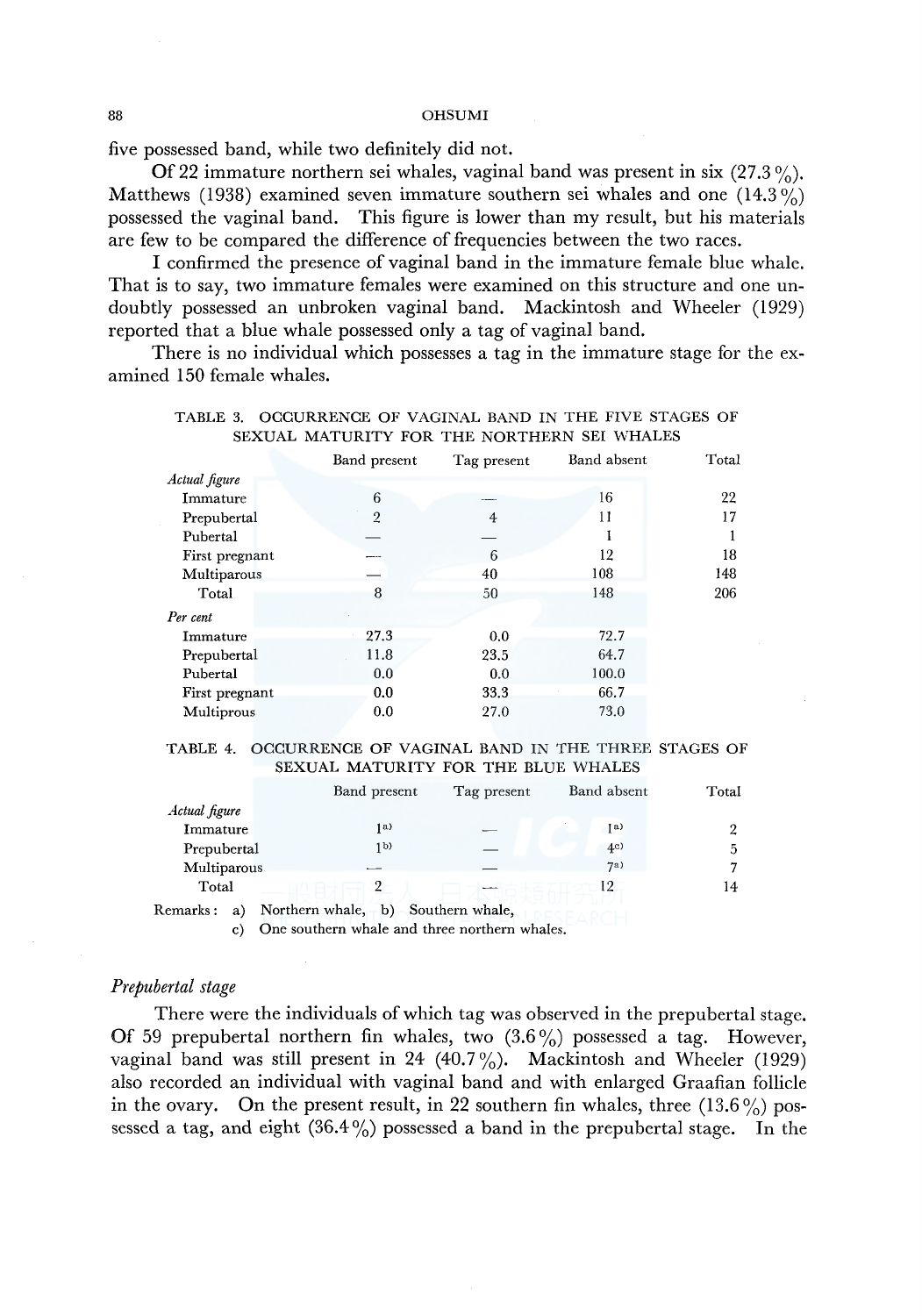#### VAGINAL BAND 89

17 northern sei whales, tag was present in four  $(23.5\%)$ , and two  $(11.8\%)$  had still vaginal band. Of five blue whales, there was no individual with tag, but one  $(20\%)$ had unbroken band in this stage.

#### *Pubertal stage*

I have small data on the examination of the vaginal band in this stage.

Of the total of eight northern fin whales, three  $(37.5\%)$  possessed a tag, and there was no individual with band. However, in two southern fin whales, one possessed an unbroken band. Two similar cases were recorded in the southern fin whales by Mackintosh and Wheeler (1929) and Wheeler (1930). One northern sei whale has no sign of vaginal band.

### *First pregnant stage*

It is worth notice that there are individuals with unbroken vaginal band, although they are pregnant. In 29 northern fin whales of the first pregnant stage, three  $(10.3\%)$  still possessed unbroken vaginal band. Biological data of the three :individuals are shown in Table 5. Laws (1961) introduced a similar record by D.F. S. Raitt on a pregnant southern fin whales which had an unbroken vaginal band. These results will show that it is probable that the vaginal band does not always rupture at the time of coition. This problem will be discussed in the following chapter.

#### TABLE 5. BIOLOGICAL DATA OF THE THREE NORTHERN FIN WHALES WHICH WERE FIRST PREGNANT AND WITH UNBROKEN VAGINAL BAND

| Serial no. | Body length<br>$(\text{feet})$ | Age<br>(Years)           | $\Lambda$ Corpora no. | Mammary gland<br>Maturity | $\overline{\rm Thicken}^{\rm ss}$<br>(mm) | Foetus           |
|------------|--------------------------------|--------------------------|-----------------------|---------------------------|-------------------------------------------|------------------|
| 10NKy 154  | 58                             | 13                       | $1 - 0.0 - 0$         | Immature                  | 23                                        | $\lambda$ 106 cm |
| 10NKy1413  | 63                             | 14                       | $0-0, 1-1$            | Immature                  | 19                                        | 9246             |
| 10NKy1424  | 64                             | $\overline{\phantom{a}}$ | $1-0, 0-0$            | Pubertal                  | 28                                        | 9212             |

In the northern fin whales, eight  $(27.6\%)$  were with tag. In 12 northern sei whales, tag was present in six  $(33.3\%)$ , and there was no individual which has unbroken vaginal band. I have no material on this structure for the southern fin whale and for the blue whale of the first prgnant stage.

#### *Nlultiparous stage*

In this stage, the individual with unbroken vaginal band did not occur, but there were the whales with tag.

Of 137 northern fin whales, 38 (27.7%) possessed a tag. According to Mackintosh and Wheeler, in the total of 206 mature southern fin whales, the tag was observed in 14  $(6.8\%)$ . This frequency occurrence seems to be low, because they described that not all these whales had been examined on this structure. Furthermore, in the present paper, the disappearance of tag according to age will be examined, and the result will show that the rate of disappearance is not so much.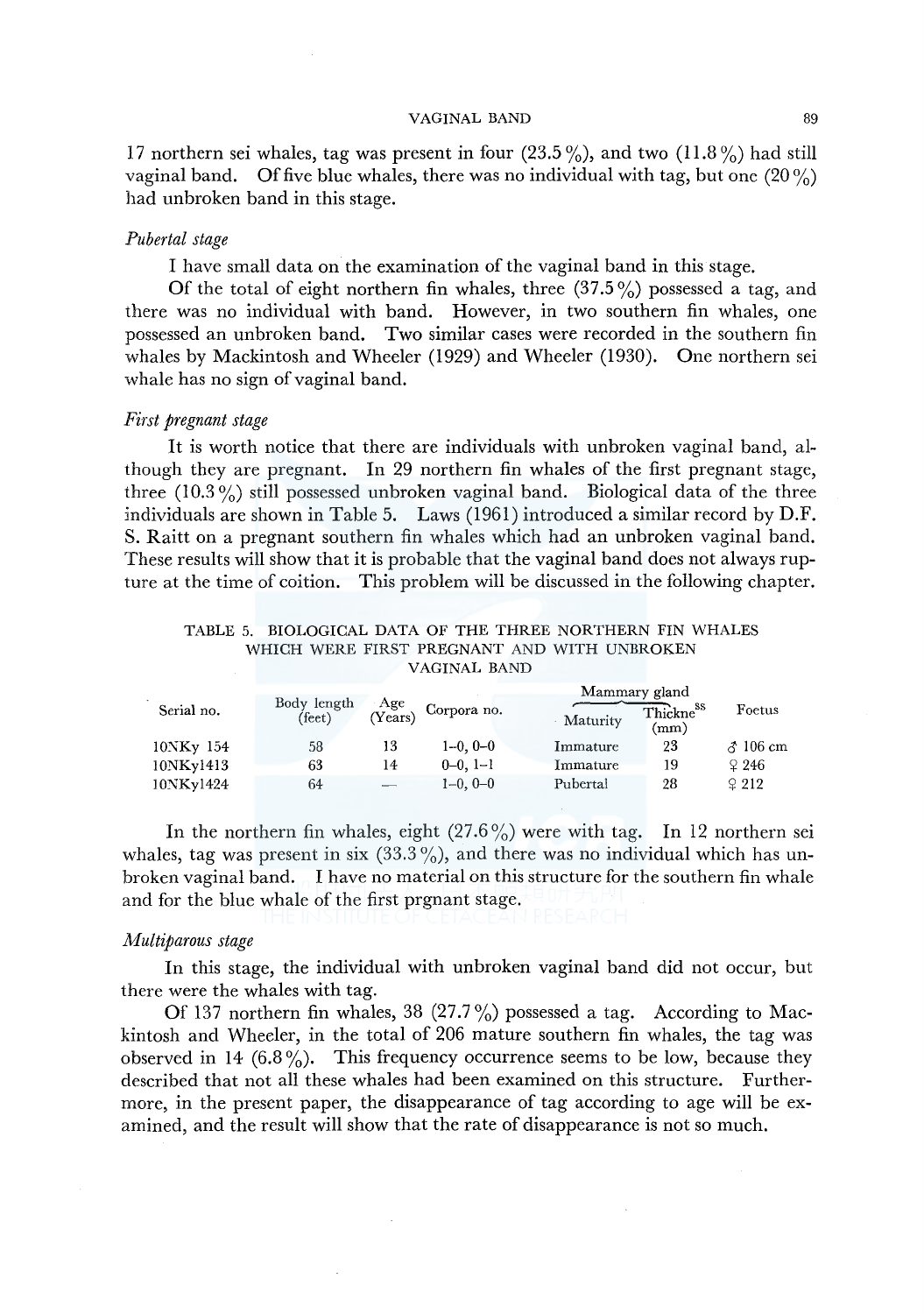In 148 northern sei whales, 40 (27.0%) possessed a tag. On the other hand, Matthews (1938) reported that a tag had been present in three  $(5.4\%)$  out of 52 adult southern sei whales.

Seven northern blue whales in this stage were examined on this structure, and all individuals were absent in the vaginal band or tag.

# RUPTURE OF VAGINAL BAND AND ITS BIOLOGICAL MEANING

In the previous chapter, the occurrence of vaginal band and tag was shown in each stage of sexual maturity of whales. The occurrence of unbroken band and tag changes according to the development of the stage. I want to discuss on the rupture of the band and its meaning in the sexual behavior and physiology of the whale in the present chapter.

|  | TABLE 6. RATIO OCCURRENCE OF VAGINAL BAND AND TAG IN THE |                 |  |  |  |
|--|----------------------------------------------------------|-----------------|--|--|--|
|  | FIVE STAGES OF SEXUAL MATURITY, INCLUDING ALL WHALES     |                 |  |  |  |
|  |                                                          | <b>EXAMINED</b> |  |  |  |

|                | Band  | Tag   | Total | Whales<br>examined | Per cent of band and<br>tag to whales examined |
|----------------|-------|-------|-------|--------------------|------------------------------------------------|
| Actual no.     |       |       |       |                    |                                                |
| Immature       | 59    |       | 59    | 150                |                                                |
| Prepubertal    | 35    | 9     | 44.   | 103                |                                                |
| Pubertal       |       | 4     | 5     | 11                 |                                                |
| First pregnant | 3     | 14    | 17    | 47                 |                                                |
| Multiparous    |       | 79    | 79    | 296                |                                                |
| Total          | 98    | 106   | 204   | 607                |                                                |
| Per cent       |       |       |       |                    |                                                |
| Immature       | 100.0 | 0.0   |       |                    | 39.3                                           |
| Prepubertal    | 74.3  | 25.7  |       |                    | 42.7                                           |
| Pubertal       | 20.0  | 80.0  |       |                    | 45.4                                           |
| First pregnant | 21.4  | 78.6  |       |                    | 36.2                                           |
| Multiparous    | 0.0   | 100.0 |       |                    | 26.6                                           |

Table 6 shows the ratios of vaginal band and the tag in the five stages of sexual maturity summarizing the all materials of the three species. In the immature stage, there were 59 females with unbroken vaginal band, but there was no whales with tag. It is considerable from this result that the vaginal band is not broken in this stage, and then copulation will be not took place in this stage. Brown and Norris (1956) observed some sexual play of a infant bottlenose dolphin *(Tursiops truncatus).*  However, it is doubtful that a young whale female really coputates or breaks its vaginal band by the sexual play.

Tag appears in the prepubertal stage  $(26\%)$ . This fact will mean that there is a possibility of experience of copulation or sexual play on at least one fourth of whales in this stage, for it can not be considered that the vaginal band cuts off without the result of copulation, considering with the behavior of Balaenopterids. If so, the ovulation will not be related with the stimulus by copulation in these whales, because the experience of ovulation must not be recognized in this stage.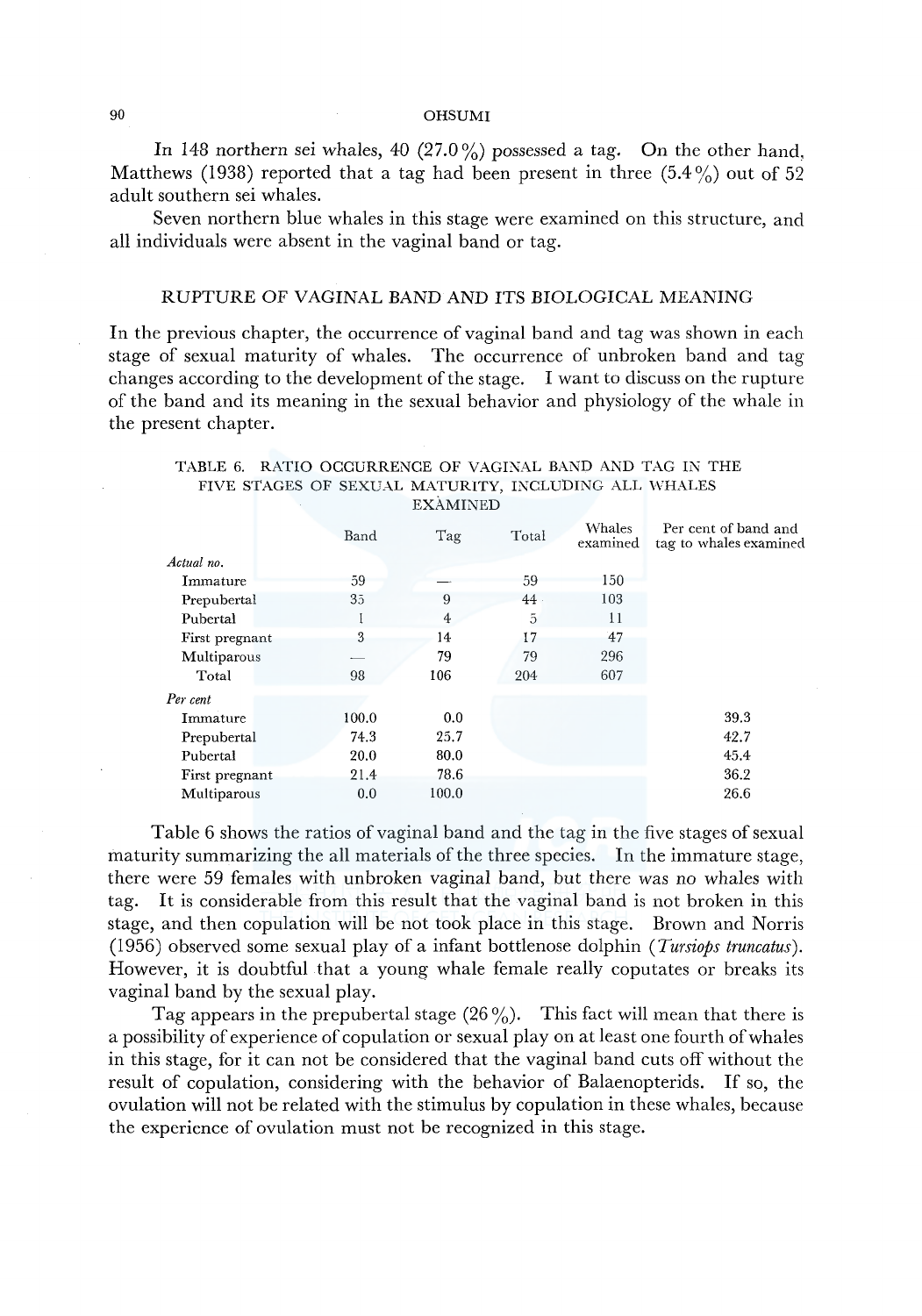VAGINAL BAND 91

The number of whales examined was small on the pubertal stage. But the percentage of tags increases in this stage  $(80\%)$ , and it is almost the same as that of the first pregnant stage. From this fact, it is estimated that the female whale becomes to copulate commonly in the pubertal stage. There was one fin whale with unbroken vaginal band. However, we cannot regard this whale as an unexperience of copulation, for some of the first pregnant whales have unbroken band, although they obviously have experiences of copulation.

| Band | Tag            | Absent         | Total |
|------|----------------|----------------|-------|
| 59   | $\overline{2}$ | 82             | 143   |
| 3    | 18             | 38             | 59    |
|      | 12             | 21             | 33    |
|      | 6              | 18             | 24    |
|      | 4              | 15             | 19    |
|      | 2              | 3              | 5     |
|      | $\overline{4}$ | 9              | 13    |
|      | 2              | 8              | 10    |
|      |                | 3              | 3     |
|      |                | 3              | 4     |
|      |                | $\overline{2}$ | 2     |
|      |                |                |       |
|      |                | $\overline{2}$ | 2     |
| 62   | 51             | 204            | 317   |
|      |                |                |       |

| TABLE 7. OCCURRENCE OF VAGINAL BAND AND TAG ACCORDING |                                               |  |  |  |
|-------------------------------------------------------|-----------------------------------------------|--|--|--|
|                                                       | TO CORPORA NUMBER FOR THE NORTHERN FIN WHALES |  |  |  |

TABLE 8. OCCURRENCE OF VAGINAL BAND AND TAG ACCORDIND TO CORPORA NUMBER FOR THE NORTHERN SEI WHALES

| No. of corpora | Band | Tag            | Absent         | Total |
|----------------|------|----------------|----------------|-------|
| $\mathbf{0}$   | 8    | 4              | 27             | 39    |
| $1 - 2$        |      | 10             | 20             | 30    |
| $3 - 4$        |      | 9              | 26             | 35    |
| $5 - 6$        |      | 8              | 21             | 29    |
| $7 - 8$        |      | $\overline{4}$ | 18             | 22    |
| $9 - 10$       |      | 7              | 7              | 14    |
| $11 - 12$      |      | 3              | 12             | 15    |
| $13 - 14$      |      | $\overline{2}$ | $\overline{D}$ | 7     |
| $15 - 16$      |      | $\overline{2}$ | 6              | 8     |
| $17 - 18$      |      |                | 2              | 3     |
| $19 - 20$      |      |                |                |       |
| $21 - 22$      |      |                |                |       |
| Total          | 8    | 50             | $146*$         | 204   |
|                |      |                |                |       |

\*: Excluded two whales which are multiparous but lost one ovary.

It is very interesting that three fin whales which were first pregnant and had unbroken vaginal band were found. Concerning on this fact, the duration of copulation in the whale is considered to be generally very short. According to the observation in aquariums, (Brown and Norris, 1966; Tavolga and Essapian, 1961), the bottlenose dolphin *(Tursiops truncatus)* lasted only at most ten seconds in copula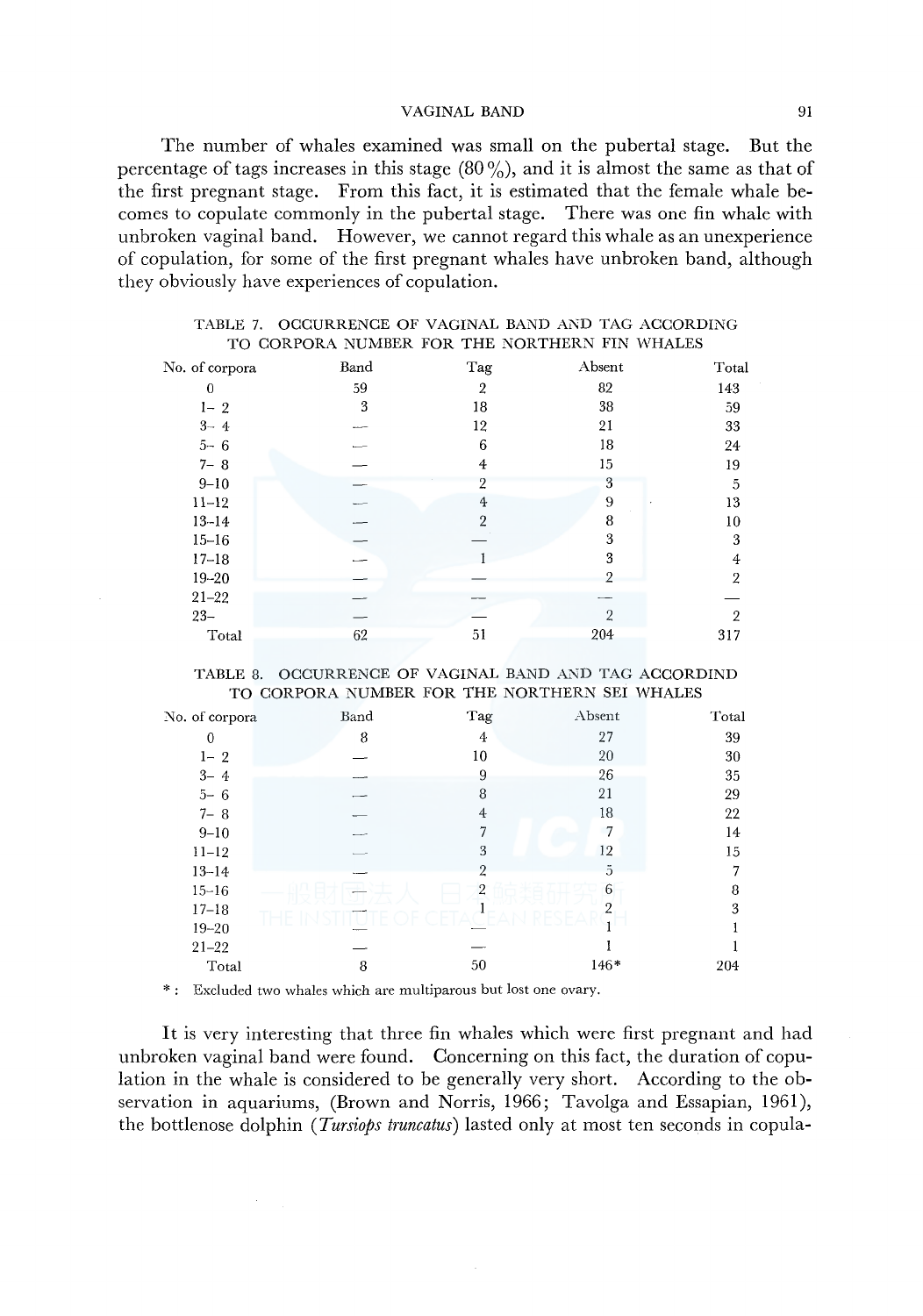tion. Brown and Norris showed a figure of copulation of the dolphin, and Tavolga and Essapian took some photographs of the same behavior. These figures show that only tip or half of the penis inserted in the vulva. Considering from these observations, it will be convinced that the fertilization can succeed in without the break of vaginal band in the whales.

Primiparous and multiparous whales have no unbroken vaginal band. This means that at the time of parturition the all bands break off.

The percentage of existence of band or tag in the multiparous whales is clearly lower than the whales of other stages. This lets us consider that the tag of vaginal band gradually absorves accompanying with the time after rupture. Then, I calculated the ratios of band and tag in each age classes. As the age class, I used the number of corpora lutea and corpora albicantia in the ovaries of the examined whale.



Fig. !. Change in percentage of frequency occurrence of the female fin and sei whales with vaginal band, tag and band absent accompanying with the increment of corpora number.

Black: Band present, Stripe: Tag present, Blank: Band or tag absent.

Tables 7 and 8 show the number of whales with band, tag and without band in several are classes. And Fig. 1 shows the change ofratio of band and tag to the total whales examined in each age classes accompanying with the increment of corpora number on the fin and sei whales. The frequency occurrence of band and tag tends to decrease with the increase of corpora number. This tendency is more clear in the fin whale than in the sei whale. Although there are relatively few materials on the whales which have many corpora in the ovaries, the tag was not observed for the whales with 19 corpora and over.

This result will confirm that the vaginal band gradually absorves after its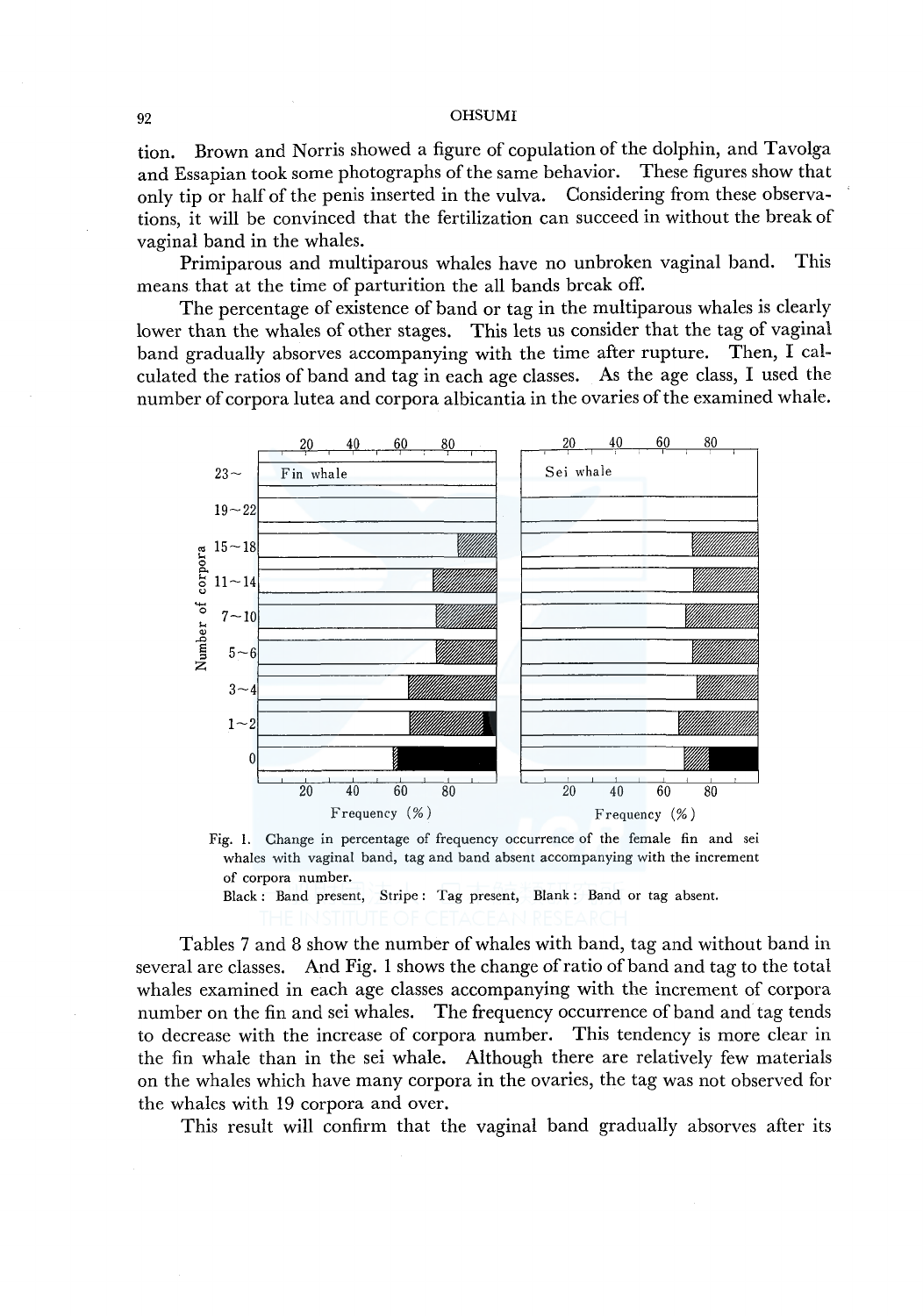rupture. However, it seems to take long time by the complete absorption of tag, considering the rate of increment of corpora in the ovaries. The annual rate of increment of corpora number is 1.43 according to Laws (1962) and 0.5 according to Ohsumi (1964).

# FREQUENCY OCCURRENCE OF VAGINAL BAND AND DISCUSSION

\Ve can recognize from above chapters that the tag represents the remain of the vaginal band, and the tag gradually disappears in the multiparous stage. Therefore, the multiparous whales should not be used to get the true frequency occurrence of vaginal band in the whales.

In this point of view, I calculated the frequency occurrence of vaginal band (unbroken band plus tag) for each whale populations summing up the immature, prepubertal, pubertal and the first pregnant stages as shown in Table 9. The confidence intervals of 90 per cent are also calculated based on the materials. The figures are also shown in the same Table.

| TABLE 9. COMPARISON OF FREQUENCY OCCURRENCE OF VAGINAL BAND AMONG |  |
|-------------------------------------------------------------------|--|
| THE THREE SPECIES OF BALAENOPTERA IN SUM OF IMMATURE,             |  |
| PREPUBERTAL, PUBERTAL AND FIRST PREGNANCY STAGES                  |  |

| Species Locality                                                                                      |                                                                                                                    | Band or tag present |          | Band absent   |           |       |
|-------------------------------------------------------------------------------------------------------|--------------------------------------------------------------------------------------------------------------------|---------------------|----------|---------------|-----------|-------|
|                                                                                                       |                                                                                                                    | No. of whales       | Per cent | No. of whales | Per cent  | Total |
| Fin whale $\left\{ \begin{array}{l} \text{Northern Hem.} \\ \text{Southern Hem.} \end{array} \right.$ |                                                                                                                    | 75                  | 41.7     | 105           | 58.3      | 180   |
|                                                                                                       |                                                                                                                    | 30                  | 45.5     | 36            | 54.5      | 66    |
|                                                                                                       | Sei whale Northern Hem.                                                                                            | 18                  | 31.0     | 40            | 69.0      | 58    |
|                                                                                                       | Blue whale $\left\{ \begin{array}{l}\text{Northern and} \\ \text{Southern Hem.} \end{array} \right.$               | 2                   | 27.6     | 5             | 72.4      |       |
|                                                                                                       | 90% confidence interval of per cent frequency                                                                      |                     |          |               |           |       |
|                                                                                                       |                                                                                                                    | $35.7 - 47.7$       |          | $52.3 - 64.3$ |           |       |
|                                                                                                       | $\text{Fin}_{\cdot}$ whale $\left\{\begin{array}{l}\text{Northern Hem.} \\ \text{Southern Hem.}\end{array}\right.$ | $35.9 - 55.6$       |          | $44.4 - 64.1$ |           |       |
|                                                                                                       | Sei whale Northern Hem.                                                                                            | $22.4 - 41.7$       |          | $58.3 - 77.6$ |           |       |
|                                                                                                       | Blue whale $\left\{ \begin{array}{ll} \text{Northern and} \\ \text{Southern Hem.} \end{array} \right.$             | $11.1 - 45.0$       |          |               | 55.0-88.9 |       |

The highest frequency occurrence of the vaginal band is  $45.5\%$  in the southern fin whale, and the lowest is  $27.6\%$  in the blue whale. However, 90 per cent confidence intervals of the frequency occurrence overlap each other among the four populations. Using chi-square test, under 5 per cent of significant level, the equallity of frequencies was not able to be denyed.

In conclusion, the vaginal band will occure in from a quater to a half of the female Balaenopterid whales. It is important to examine the vaginal band for the foetal stage, but I have yet few materials on this stage. It is relatively difficult to examine the vaginal band on the small foetus in the field, and I think it is better to examine the band after fixation with formallin in such cases.

It is obvious that there are vaginal band in other baleen whales, but the frequency occurrence have not yet obtained because of scarcity of the materials.